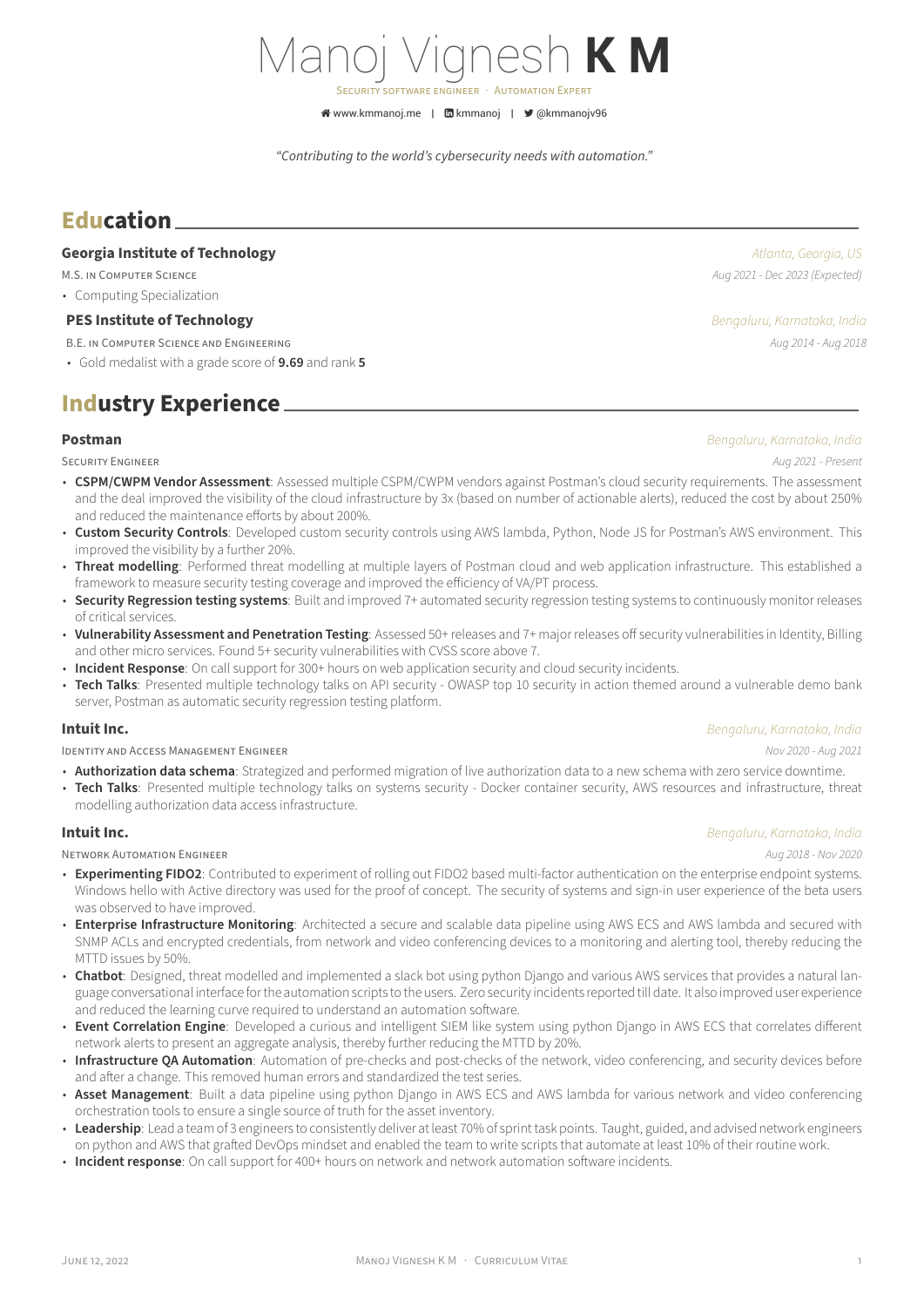### **Intuit Inc.** *Bengaluru, Karnataka, India*

NETWORK AUTOMATiON CO‑OP *Jan 2018 ‑ Jun 2018*

## • Video Conference troubleshooting: Developed a web application using React JS and python Django that presents the hop-by-hop network health of each participant of a VC call, which reduced MTTD issues by almost 3 times.

### **Intuit Inc.** *Bengaluru, Karnataka, India*

NETWORK AUTOMATiON INTERN *May 2017 ‑ Jul 2017*

• **VPN troubleshooting**: A CLI utility that gathers VPN client machine data and generates a report that is used by engineers to quickly identify the issue. This reduced the MTTD from 20 minutes to less than a minute

## **Research & Personal works**

- Article on "How complex can Authorization get?"
- ARP Spoofing custom exploit using ScaPy
- Man-in-the-middle via hoax DHCP
- DHCP starvation attack without making any DHCP requests
- Experiment to setup and learn internal network pivoting using Port forwarding
- Burpsuite plugin to capture and query proxy data from a database.
- Learning behavior of exploits and recon using SSH honeypot with cowrie.

## **Academic Research**

INDEPENDENT RESEARCHER *Nov 2018 ‑ Present*

• **Modelling Trust Frameworks for Network‑IDS (INCET 2021 ‑ IEEE)**

Mathematically modelling human instinctive trust among systems to communicate security based trust reduction and redemption messages. [[https://doi.org/10.1109/INCET51464.2021.9456381\]](https://doi.org/10.1109/INCET51464.2021.9456381 )

- **Tamper Detection and Correction of ELF Binaries by Remote Parties via Merkle Trees (ICCISoT 2020 ‑ Springer)**
- Efficiently identifying and patching malicious software using merkle trees before the first execution by the user.[[https://doi.org/10.1007/978‑3‑](https://doi.org/10.1007/978-3-030-66763-4_14) [030‑66763‑4\\_14](https://doi.org/10.1007/978-3-030-66763-4_14)]

## **Center for Cloud computing & Big Data, PES Institute of Technology Bengaluru, Karnataka, India**

RESEARCH INTERN *Jun 2016 ‑ Dec 2017*

- **Green Cloud**: Energy Efficient datacenter management under availability constraints. To design a VM allocation, migration, and scheduling policy to ensure high availability while optimizing the amount of energy consumed by the data center.
- **Digital Swachh Bharat**: Digital initiative to clean India. To research strategic placement of garbage bins and efficient track for garbage truck based on multiple parameters such as size of truck, location and volume of garbage dumps.

## **Skills**

| <b>SecOps</b> Penetration testing, Web Application Security, Cloud Security, Network Security |
|-----------------------------------------------------------------------------------------------|
| <b>DevSecOps</b> AWS, Docker, Kubernetes, Snyk, CodeOL, Burpsuite plugin                      |
| <b>Tools</b> Burpsuite, Wireshark, GNS3, Metasploit                                           |
| <b>Backend</b> SailsJS, NodeJS, ExpressJS, Java Spring Boot, Diango, Flask                    |
| <b>Frontend</b> ReactJS, HTML5, CSS3                                                          |
| <b>Programming</b> Python, Javascript, Java, C/C++, Golang                                    |

## **Extracurricular Activity**

Active **Security Blogger**, on Medium

Currently **Ranked top 1%**, in TryHackMe Pentesting Lab

Organized **Guest lectures**, with my alma mater on advanced subjects

- Was **Project lead**, OSINT platform at Null India
- Was **an Active member**, of Intuit's NextGenNetwork
- Was **a Representative**, of Intuit's Community Service Group

**Applied Research** *<https://blog.kmmanoj.me>* BLOGGER ON MEDiUM.COM *Nov 2018 ‑ Present*